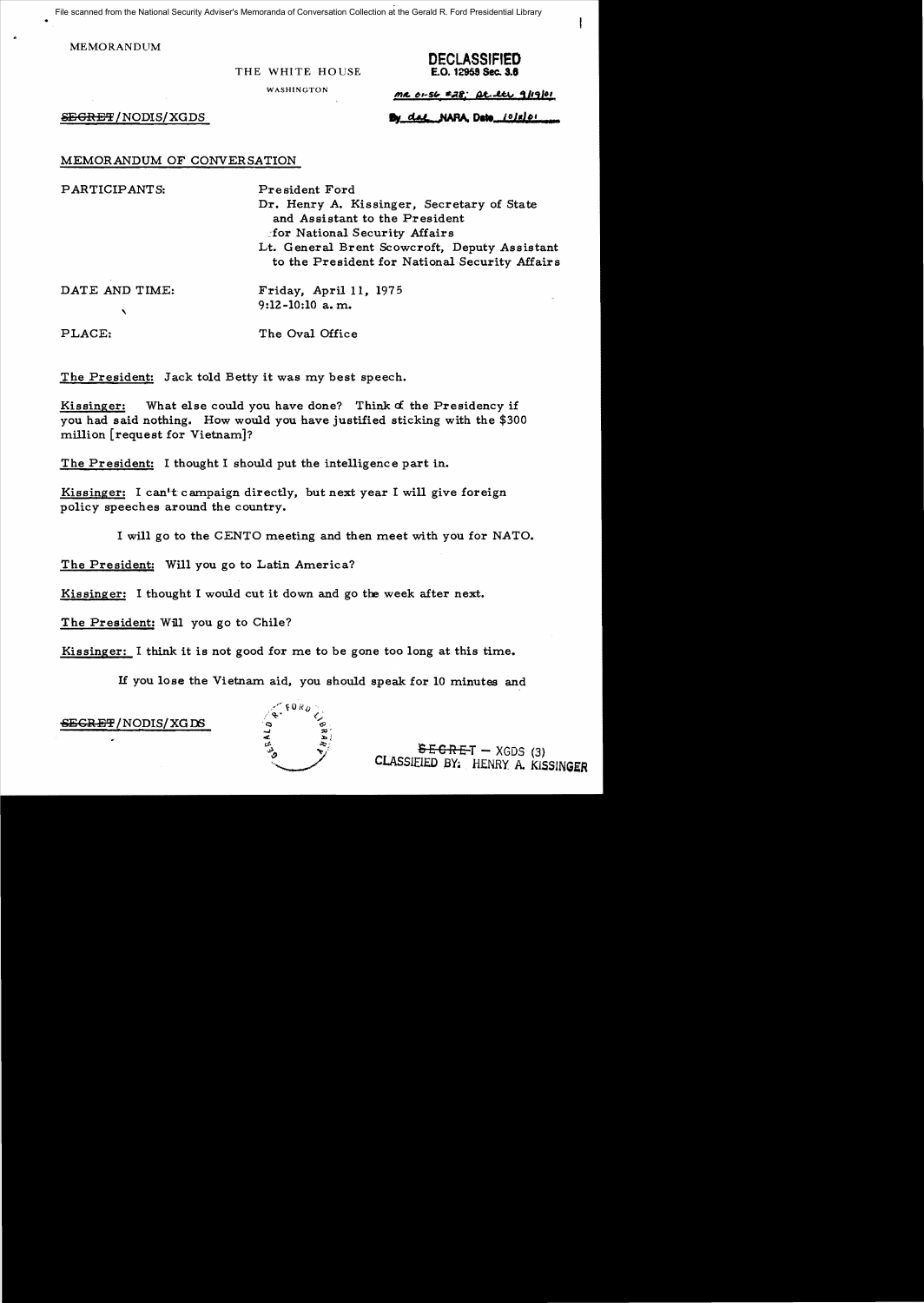#### ${{\bf SECREF/NODIS/XGDS}}$  -2-

say you are pulling the Americans out. What are the Democrats going to run on next year? They got us into it, and we got out of it, and they won't even fund the poor GVN that they got into the whole thing. They will have no issue on Vietnam -- but you will.

I think you should now got out and sell this the way you did energy.

The President: I am christening the Nimitz this month and the Hebert Library soon.

Kissinger: I would focus on the second part of the speech-- what you want done.

From a posture of detente, you can go to the people and say we tried and the bastards wouldn<sup>'t</sup> do it. This keeps the liberals in line.

I think a series of speeches -- lower on Vietnam and higher on the rest.

If Israel doesn't come through soon, I would announce a comprehensive program.

This is a message we just got from the Soviets. [He gives it to the President. ] They are scared right now, because they think you might pull a Nixon and clobber someone. But if they detect weakness.  $\dots$ .

The President: Let's keep them thinking that.

Kissinger: They were anxious you got it before your speech.

I would send Berger to Taiwan to quiet the flak. I think the Vice President is too political a signal.

I will answer Brezhnev: I will say that I will go to Moscow only (1) if my meetings are with Brezhnev. (2) if at the end of the meeting we must announce the date of the summit. That is tought, but it's the only think these SOB's understand. If it is with Gromyko I will meet in Europe. I think you should have given your Mideast speech by then.

The President: Will you start on it?

Kissinger: I am. One sign of cooling relations with Israel could be to do business through Keating. Eilts is really good. I want to make him Assistant Secretary.

 $SE$ GRET/NODIS/XGDS  $\frac{1}{2}$ 

'/<:1 :;:c *i.....* ~;  $\vert\vec{e}\vert$  , and  $\vert\vec{s}\vert$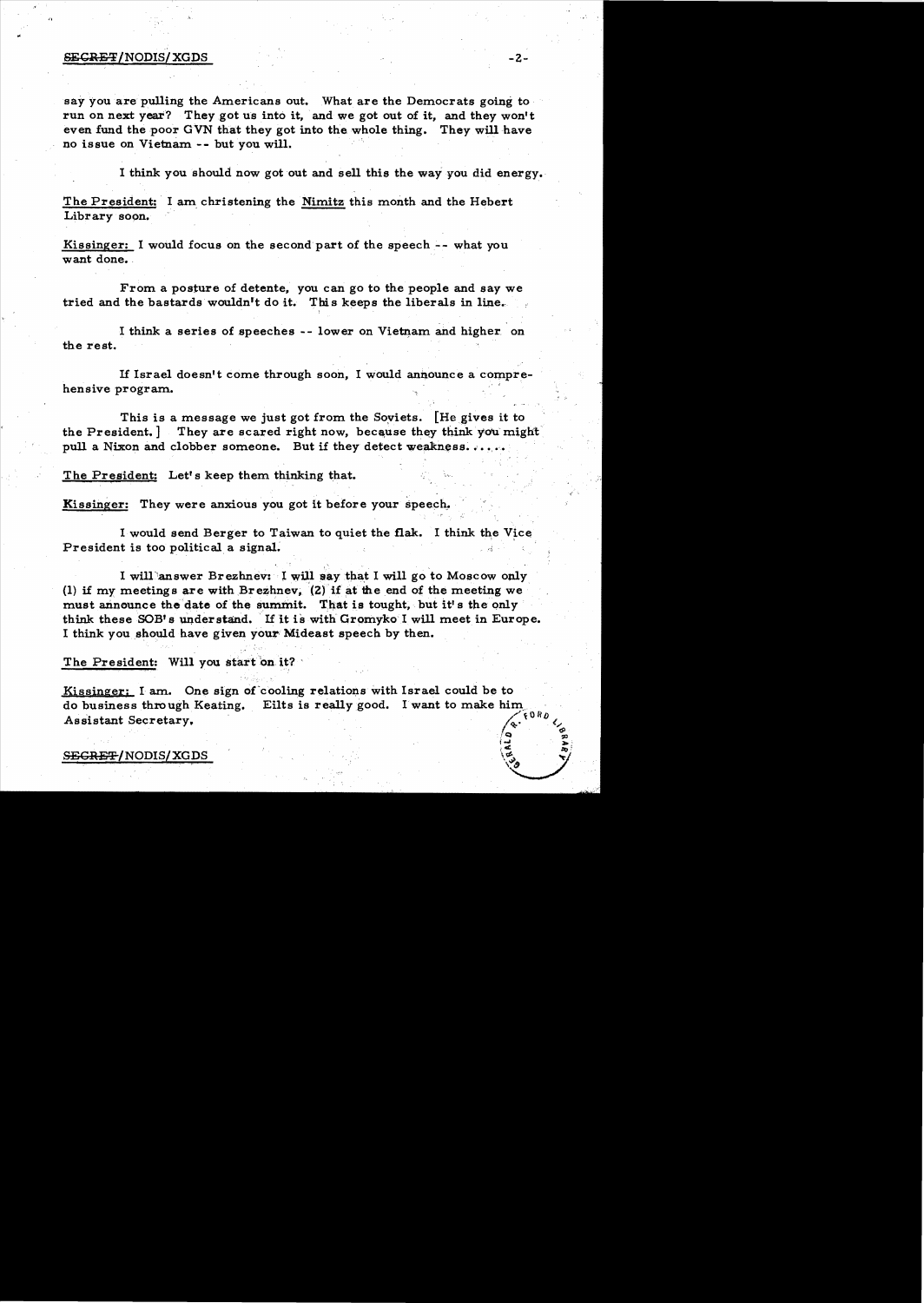### $\overline{\text{SEGREP}}$ /NODIS/XGDS -3-

#### The President: How about Toon?

Kissinger: If Geneva doesn't come off, maybe we can send him to Bonn.

Allon is coming here next week and Hussein is coming soon. We maybe should invite others here. Or I could go from Turkey to the Mideast before your speech.

Proposing an overall solution won't be accepted, but then we will be in a good position. I would like to seel your plan to the Arabs first.

Kissinger: Sihanouk is now seeing the need for the GKR and is scrambling around. I think maybe the French screwed us in December. He is acting. as if he heard this balancing idea for the first time.

But now we have a problem. Defense is saying they are asking you to pressure me to evacuate. You and I can't decide this. Ambassador, Dean says it is too dangerous to get to the airport --he has to make that decision. However, we could ask Dean if he thinks he and two or three more should stay behind and work on the Sihanouk angle.

The President: We have to execute Eagle Pull. But if Sihanouk won't be back in, wouldn't it be good if the Ambassador stayed behind?

Kissinger: Yes.

The President: What would happen?

Kissinger: [Described Sihanouk calling for government of national unity. ]

The President: What if Sihanouk can't stabilize it?

Kissinger: Dean would be captured. They would sell him back to us. It is a bad idea to let an Ambassador be captured.

The President: Call Dean. I am willing to gamble.

Kissinger: The Consumer-Producer preparatory meeting is totally screwed up. They can't even agree on an agenda.

The French are hinting about getting an invitation to Geneva.

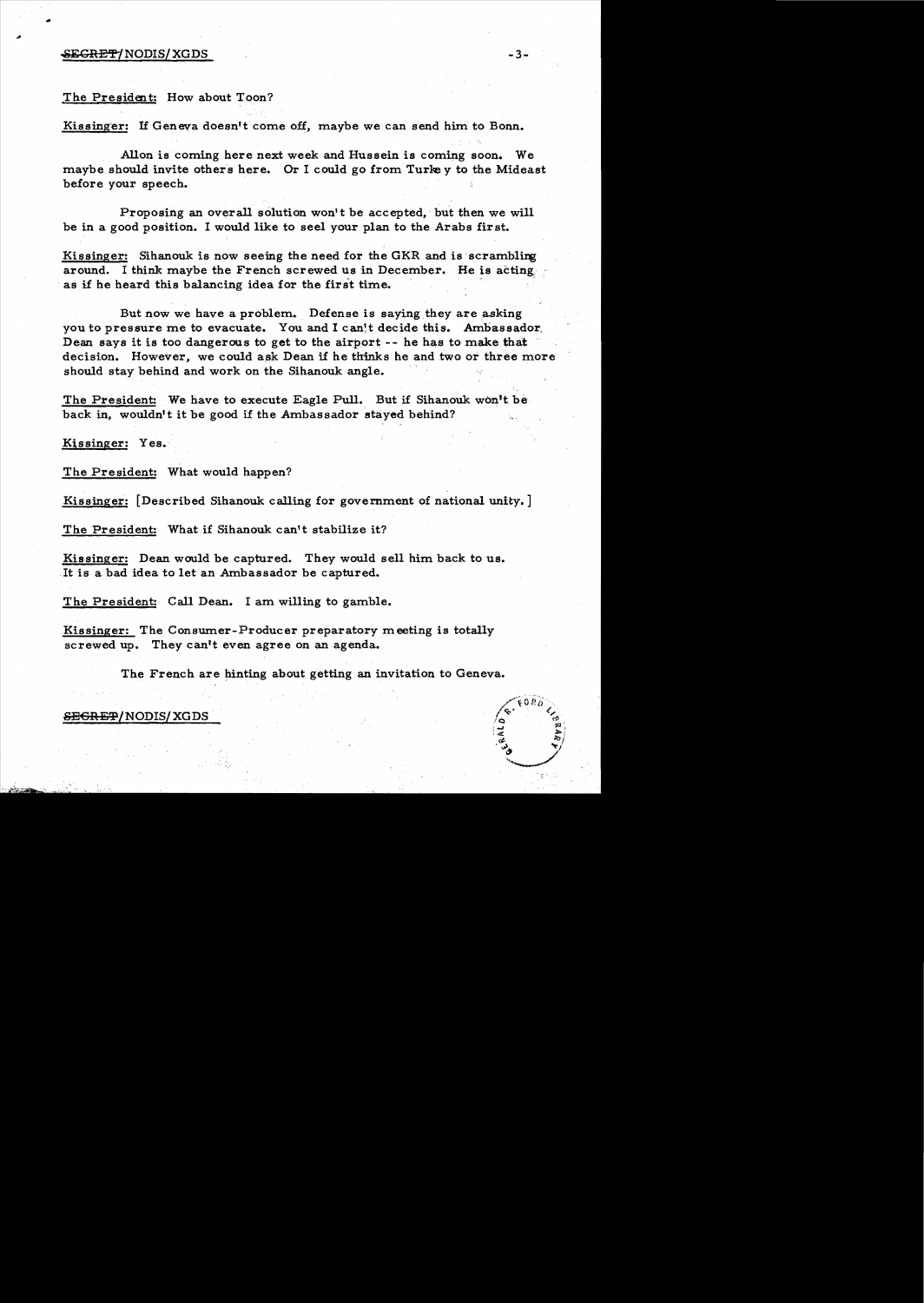## **SEGRET/NODIS/XGDS**

# The President: No.

Kissinger: They would be worse than the Soviet Union. We now have to be tough. We can't be pushed around.

### SECRET/NODIS/XGDS

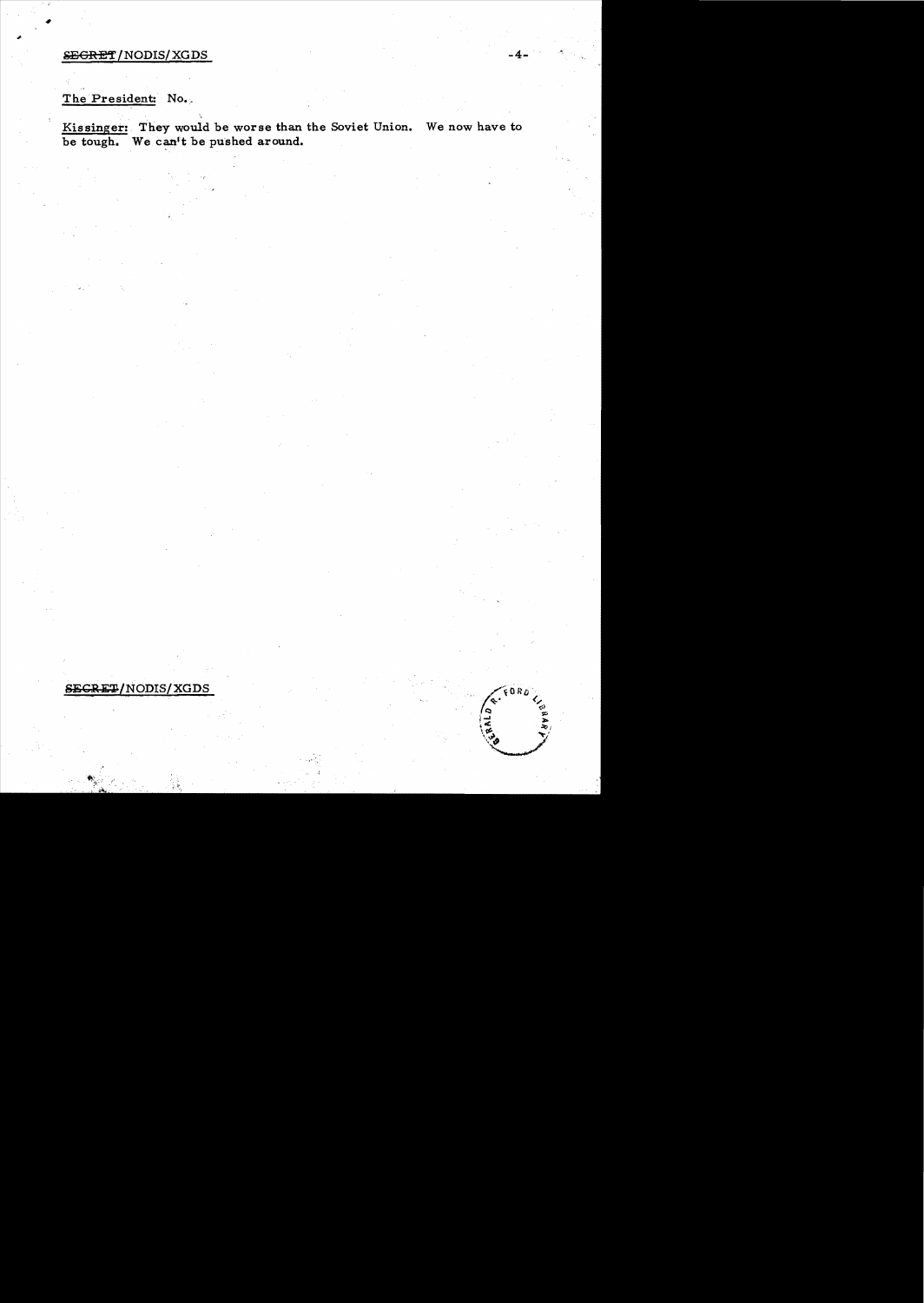If Get a cables showing unestruss around a crossed for P.  $P/K$  119pm 25  $q^{12}$ -10<sup>10</sup>an P Jack told Beth it my lost speech K What else could game have 2 Thrush of the Presidency of you had find within ? How world gan home partified striking w/c 300 mil. I that Ishould put a witel pust in. K I can't compariso arcity but not jear I with just Ff yuches around. I david go to CEATO -wity + then uneet of you for **WATO**  $P_{\perp}$ K Itt danneld eut it domn 440 cerek opt nyt <u>Part Chile?</u> R I think it not park to be pose at this time If you has card, you should speak facementer x 1 any than businessed you are pulling a to Commissions. out. What are the Democrats peryto runar myt year? They got we in to it and surgestart of it and they won't wen fund the join GON They got with a whole thing. They will have no would me ON - but you cwill. Ittrich your pluned wour po cent and seld this the way your did envy, I I can christing himsty this reventh and Hebert Changement I would press on a 2 and part of a squeen-what you <u>K|</u> <u>wont love.</u> France protier de detente, son camps à prophet son un bine. DECLASSIFIED AUTHORITY per me 01-56, #28; stats. 9/19/01

BY  $M$  NLF, DATE  $\frac{2}{4}$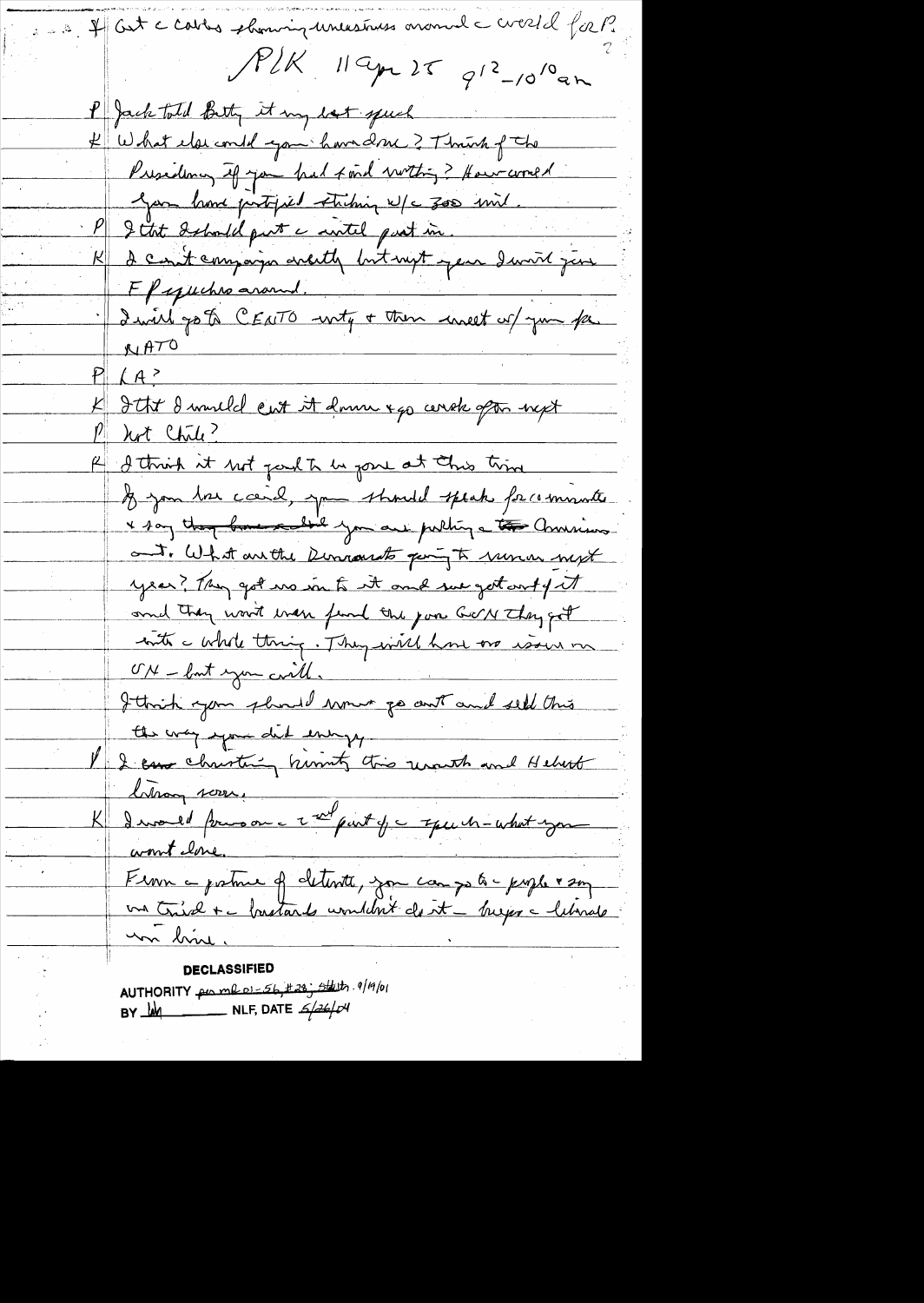Chief Justice & month I think a sinte of spurhes - lunde on VIV & higher onc rest. of I doron't come than sorry I would announce Conguherain prof. This my from SC (good KP). They are scared regist nom because they think you might piel a mon + clother someone But if they detect arabores. Let's help there thinking that. If They were anyward you got it by se you systect. Swanddolind Benger & Tanism to print flack. S Chrish OP to political a signal.  $\overline{a}$ I can't would be just go to her court only of ntgrave as (Buz, (2) at end of mity one must commence date of paramete, and That tangle hute only thing these SOB's understand. If it w/ Crossyps & will uneet in Euro 9 Trick game should have prim your ME speech by them. Public you start on it? K Darm. Our sign of cooling ulations w/I could be to be lowing than Keating, Ento is really good I want to make him Good Secy. P Howardrout Trace 4 If Carson douzant comme ff, maybe we can send tri to Bonn Obton your speech, I might go from Terrbery allon couring how next work + Hersein- som. Un monptestaniel monte sthere here. On devoted go fun